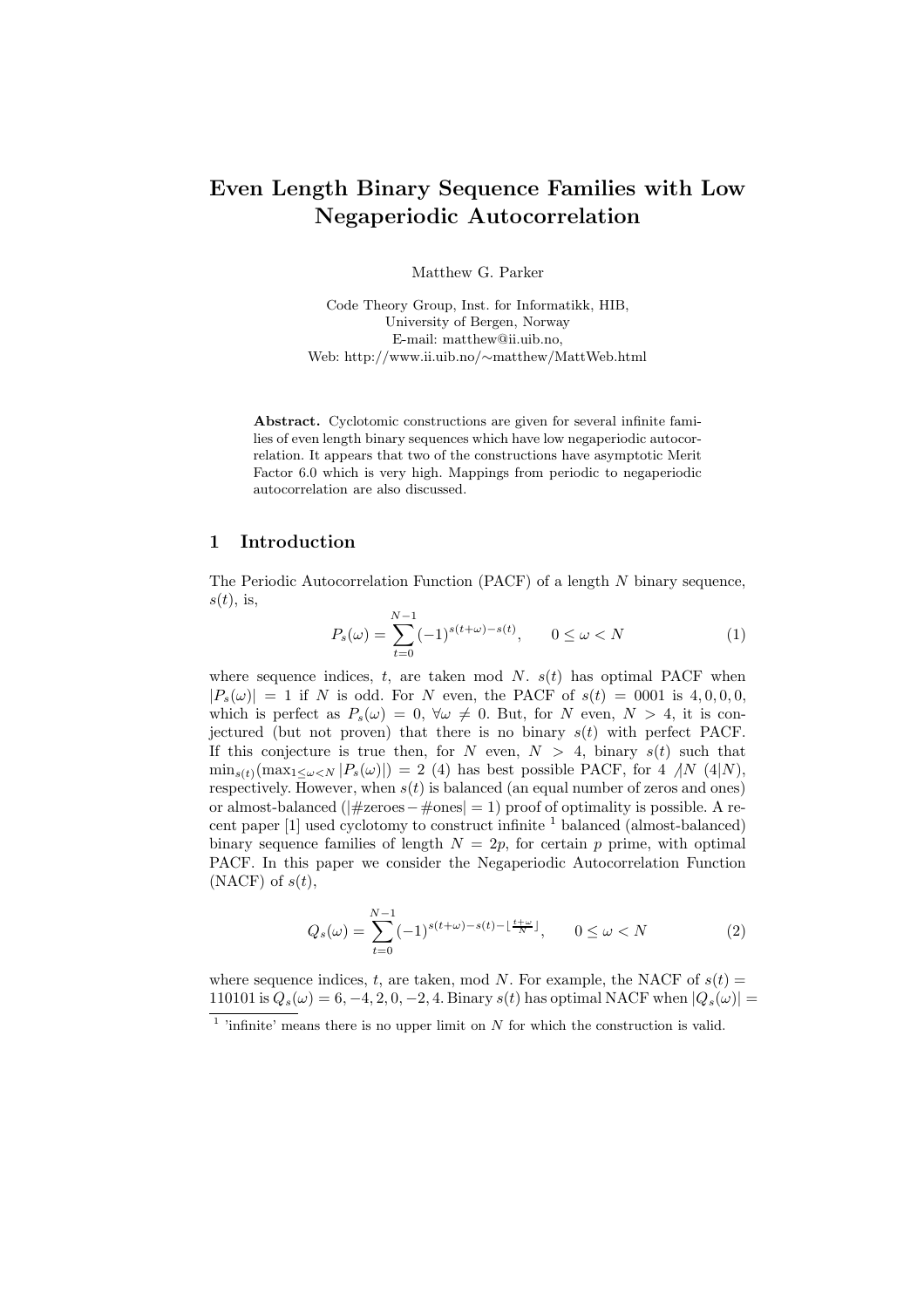$1, \forall \omega \neq 0$ , if N is odd. For even N the NACF of  $s(t) = 01$  is 2,0 which is perfect as  $Q_s(\omega) = 0$ ,  $\forall \omega \neq 0$ . But for N even,  $N > 2$ , we conjecture (but cannot prove) that there is no binary  $s(t)$  with perfect NACF. If this conjecture is true then, for N even,  $N > 2$ , binary  $s(t)$  such that  $\min_{s(t)}(\max_{1 \leq \omega \leq N} |Q_s(\omega)|) = 2$ , has best possible NACF. We provide constructions for such 'conjectured optimal' sequences,  $s(t)$ , in Theorems 1 and 2, where  $s(t)$  is not necessarily balanced or almost-balanced. <sup>2</sup> We can always define an odd-length binary sequence,  $e(t)$ , such that  $e(t) = s(t) + t \pmod{2}$ , where  $Q_e(\omega) = (-1)^{\omega} P_s(\omega)$  (Lemma 2), so low odd-length N PACF constructions trivially map to low odd-length N NACF constructions. However most even-length sequences with low NACF cannot be trivially derived from even-length sequences with known PACF, although we do review some useful mappings in Section 5. In this paper cyclotomy is used to construct binary sequence families of even length  $N = 2p$  ( $N = 4p$ ) with low NACF for certain  $p$  prime. Unlike the sequences of  $[1]$ , the sequences of this paper are not necessarily balanced or almost-balanced. Sequences with low NACF can be used in spread-spectrum systems in a similar way to sequences with low PACF, and for comparable complexity [9]. The Aperiodic Autocorrelation Function (AACF) of a length N binary sequence,  $s(t)$ , is,

$$
A_s(\omega) = \sum_{t=0}^{N-1} (-1)^{s(t+\omega)-s(t)}, \qquad -N < \omega < N \tag{3}
$$

where  $s(t) = 0$  for  $t < 0$  or  $t \geq N$ . AACF is the sum and difference of PACF and NACF:

$$
A_s(\omega) = \frac{1}{2}(P_s(\omega) + Q_s(\omega)), \qquad 0 \le \omega < N
$$
\n
$$
A_s(\omega) = \frac{1}{2}(P_s(N - \omega) - Q_s(N - \omega)), \qquad -N \le \omega < 0
$$
\n
$$
\tag{4}
$$

where  $|A_s(\omega)| = |A_s(-\omega)|$ . It is a well-known open problem to identify lowest possible values of  $|A_s(\omega)|$  for a length N sequence, s. 'Golay Merit Factor' (MF) [8] is a common metric used to measure aperiodic optimality of a sequence and is given by,

$$
M_s = \frac{N^2}{2\sum_{\omega=1}^{N-1} |A_s(\omega)|^2} \tag{5}
$$

Lower values of  $|A_s(\omega)|$  give higher MF. The highest MF for a given length N binary sequence is not known in general. The asymptote,  $M_s = 6.0, N \rightarrow$  $\infty$  is the highest known asymptote for a sequence, s, belonging to an infinite family of binary sequences, where the construction is a cyclic shift (cyclically shifted by approximately  $N/4$ ) of a Legendre or Modified-Jacobi sequence [7, 8], although Golay has constructed skewsymmetric binary sequences with MFs generally between 8.00 and 9.00 [3-5] up to lengths  $N = 100$  or so. <sup>3</sup>

<sup>&</sup>lt;sup>2</sup> Computations show that binary  $s(t)$  satisfying  $\min_{s(t)}(\max_{1\leq \omega\leq N} |Q_s(\omega)|) = 2$  exist for all even N up to  $N = 38$ . This is in contrast to PACF when 4|N, where computations suggest  $\min_{s(t)}(\max_{1\leq \omega < N} |P_s(\omega)|) = 4.$ 

<sup>3</sup> The Rudin-Shapiro-based constructions [2, 6, 11, 10], achieve PACF and NACF upper bounds which appear to be asymptotically of the same order, leading to an asymptotic MF of 3.0.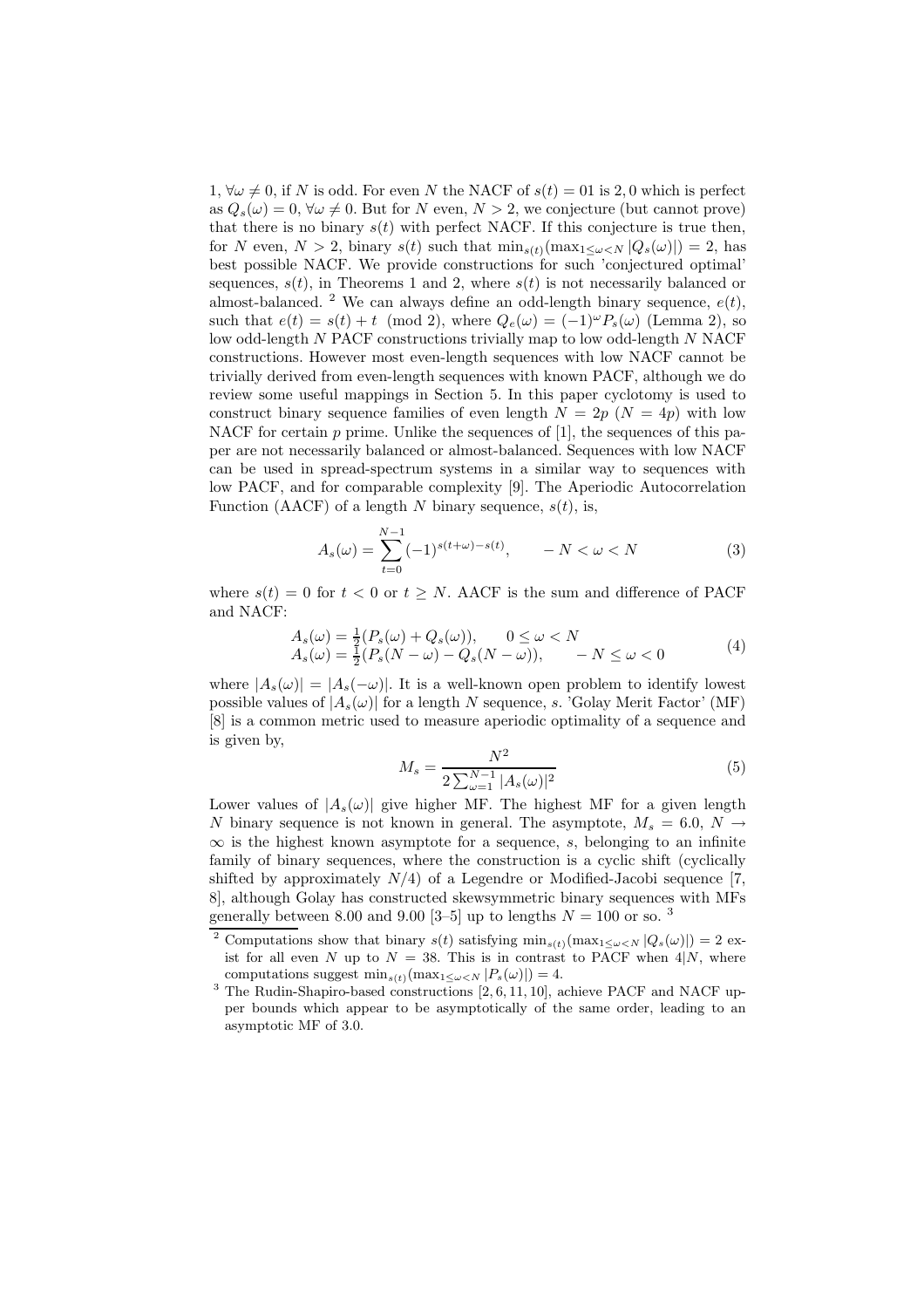This paper shows, experimentally, that the constructions of Theorems 1 and 2 also approach  $M_s = 6.0$  as  $N \to \infty$ , and Section 5 argues that this is because these constructions are closely related to Legendre sequences.

#### 2 Construction

Instead of constructing a length N sequence  $s(t)$ , we construct a length  $2N$ sequence  $s'(t)$ , where  $s'(t) = s(t)$ ,  $0 \le t < N$ ,  $s'(t) = s(t) + 1 \pmod{2}$ ,  $N \le t <$ 2N. The NACF of  $s(t)$  and the PACF of  $s'(t)$  are related as follows,

$$
Q_s(\omega) = \frac{1}{2} P_{s'}(\omega), \qquad 0 \le \omega < N
$$

For example, if  $s'(t) = 11010111110010100000$  then  $s(t) = 1101011111$ .  $P_{s'}(\omega) = 20, 0, 4, 0, -4, 0, 4, 0, -4, 0, -20, 0, -4, 0, 4, 0, -4, 0, 4, 0, \text{ so}$  $Q_s(\omega) = 10, 0, 2, 0, -2, 0, 2, 0, -2, 0$ . The constructing method uses cyclotomy, as in [1], to specify a subset C of  $Z_{2N}$  to define the characteristic sequence  $s'(t)$  of  $C:$ 

$$
s'(t) = \begin{cases} 1, & \text{if } t \in C \\ 0, & \text{otherwise} \end{cases}
$$

The PACF is determined by the difference function,

$$
d_C(\omega) = |C \cap (C + \omega)|
$$

where  $C + \omega$  denotes the set  $\{c + \omega : c \in C\}$  and '+' denotes addition, mod 2N. The PACF of  $s'(t)$  is then,

$$
P_{s'}(\omega) = 2N - 4(|C| - d_C(\omega))
$$
\n(6)

This paper gives constructions for  $N = 2p$  and  $N = 4p$ , p prime. We therefore specify C over  $Z_{4p}$  and  $Z_{8p}$ . By the Chinese Remainder Theorem (CRT),  $Z_{rp}$  is isomorphic to  $Z_r \times Z_p$ ,  $gcd(r, p) = 1$ . For  $N = rp$ , let  $C' = \{\{n\} \times C_n \mid C_n \subseteq$  $Z_p^*, 0 \le n < r\}, F = \{G \times 0 \mid G \subseteq Z_r\}, \text{ and } C = C' \cup F.$  Define  $\omega = (\omega_1, \omega_2) \in$  $Z_r \times Z_p$ . Then,

$$
d_C(\omega_1, \omega_2) = |C \cap (C + (\omega_1, \omega_2))|
$$
  
=  $\sum_{k=0}^{r-1} \sum_{n=0}^{r-1} |C_n \cap (C_{k-w_1} + w_2)|$   
+|G \cap (G + (w\_1, 0))| +  $\sum_{k=0}^{r-1} |G \cap (k + w_1, C_k + w_2)|$ +  
+  $\sum_{k=0}^{r-1} |(k, C_k) \cap (G + (w_1, w_2))|$  (7)

From (7) we see that if we know  $|C_n \cap (C_m + \omega_2)|$ ,  $\forall n, m, \omega_2 \in Z_p$ , and if we can also determine the last three terms involving  $G$ , then we can determine  $d_C(\omega_1, \omega_2) = d_C(\omega)$ ,  $\forall \omega$ , and hence the PACF of  $s'(t)$ . If we construct  $C_n$  from the union of various cyclotomic classes over  $GF(p)$ ,  $\forall n$ , then  $|C_n \cap (C_m + \omega_2)|$  is computable from the cyclotomic numbers over  $GF(p)$ . Let  $D_i$  be the cyclotomic class of order  $d$ , given by,

$$
D_i = \{ \alpha^i, \alpha^{d+i}, \alpha^{2d+i}, \alpha^{3d+i}, \dots, \alpha^{p-1-d+i} \}, \qquad 0 \le i < d
$$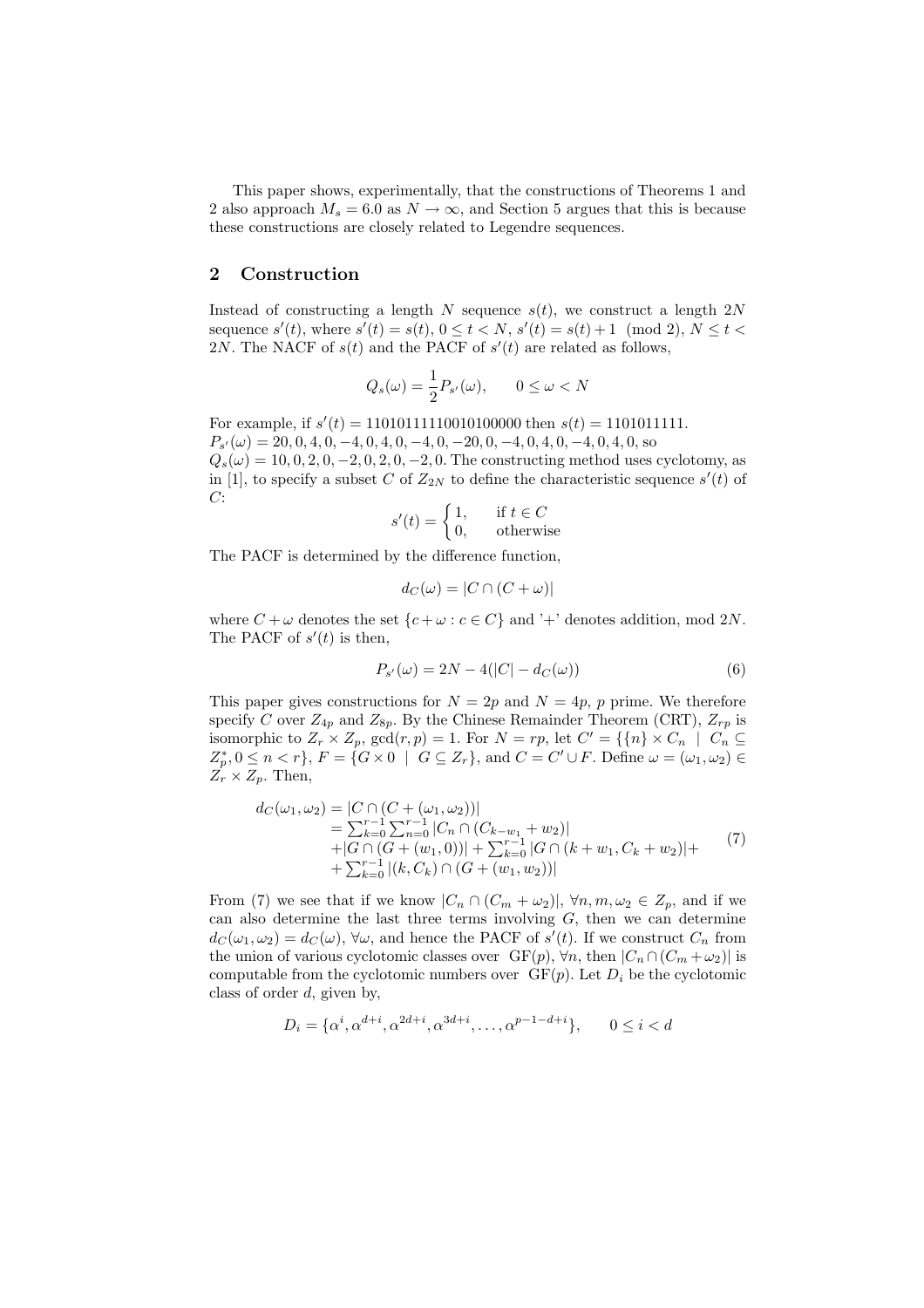where  $\alpha$  is a primitive generator over  $GF(p)$ . Then the cyclotomic number  $[i, j]$ of order d over  $GF(p)$  is,

$$
[i, j] = |(D_i + 1) \cap D_j|
$$
\n(8)

Note that  $|C_n \cap (C_m + w_2)| = |w_2^{-1}C_n \cap (w_2^{-1}C_m + 1)|$ , (mod p), for  $w_2 \neq 0$ . If  $C_n = \bigcup_{k \in T_n} D_k$ ,  $T_n \subseteq Z_r$ , and  $w_2^{-1} \in D_h$ , then  $w_2^{-1}C_n = \bigcup_{k \in T_n} D_{k+h}$ . Therefore,

$$
|w_2^{-1}C_n \cap (w_2^{-1}C_m + 1)| = |(\bigcup_{k \in T_n} D_{k+h}) \cap (\bigcup_{k \in T_m} D_{k+h} + 1)| = \sum_{k \in T_n} \sum_{j \in T_m} [k+h, j+h]
$$
\n(9)

i.e. a sum of cyclotomic numbers. We later use cyclotomic numbers to prove the NACF of some of the sequences we construct.

**Example 1:**  $s'(t)$  is described by C comprising F and the  $C_n$  which are, in turn, the union of various  $D_i$  of order d. Let  $2N = rp = 4p$ ,  $d = 2$ , and  $C_0 = D_0$ ,  $C_1 = D_0, C_2 = D_1, C_3 = D_1.$  Let  $G = \{1, 2\}$ . Then, for  $p = 13$  we can choose  $\alpha = 2$  to give  $D_0 = \{1, 4, 3, 12, 9, 10\}$  and  $D_1 = \{2, 8, 6, 11, 5, 7\}$ . Thus, using the CRT, mod 52, we construct the sets,  $F = \{13, 26\}$ , and,

$$
(0, C_0) = \{40\{1, 4, 3, 12, 9, 10\}\} \qquad (1, C_1) = \{13 + 40\{1, 4, 3, 12, 9, 10\}\}\
$$
  

$$
(2, C_2) = \{26 + 40\{2, 8, 6, 11, 5, 7\}\} \qquad (3, C_3) = \{39 + 40\{2, 8, 6, 11, 5, 7\}\}
$$

Then  $C = (0, C_0) \cup (1, C_1) \cup (2, C_2) \cup (3, C_3) \cup F =$ 

 $\{1, 2, 4, 6, 7, 9, 11, 12, 13, 15, 16, 17, 18, 19, 25, 26, 29, 31, 34, 36, 40, 46, 47, 48, 49, 50\}.$ Therefore, s 0 (t) = 0110101101011101111100000110010100101000100000111110 , and

$$
P_{s'}(\omega) = 52, 0, 4, 0, -4, 0, 4, 0, -4, 0, 4, 0, -4, 0, 4, 0, -4, 0, 4, 0, -4, 0, 4, 0, -4, 0, -52, 0, -4, 0, 4, 0, -4, 0, 4, 0, -4, 0, 4, 0, -4, 0, 4, 0, -4, 0, 4, 0, -4, 0, 4, 0
$$

Finally, the first half of  $s'(t)$  is  $s(t) = 01101011010111111000001$ , and,

$$
Q_s(\omega) = 26, 0, -2, 0, 2, 0, -2, 0, 2, 0, -2, 0, 2, 0, -2, 0, 2, 0, -2, 0, 2, 0, -2, 0, 2, 0
$$

Example 1 highlights the following restriction.

**Lemma 1.** For  $s'(t)$  to satisfy  $s'(t + N) = s'(t) + 1 \pmod{2}$ ,  $0 \le t < N$ , we require that, if  $C_n = \bigcup_{i \in T_n} D_i$   $T_n \subseteq Z_d$ , then  $C_{n+\frac{r}{2}} = \bigcup_{i \notin T_n} D_i$ . Moreover, if  $j \in G \; (\notin G)$ , then  $j + \frac{r}{2} \pmod{r} \notin G$ ,  $(\in G)$ .

From Lemma 1 it is sufficient to describe  $s(t)$  by defining  $C_n$  for  $0 \leq n < \frac{r}{2}$ , and by defining  $G' \subset Z_{\frac{r}{2}}$ , where  $G' = \{g \mid g \in G, g < \frac{r}{2}\}.$ 

A Compact Description for  $s(t)$ :  $s(t)$  is compactly described by H =  $(G', \{\bigcup_{i \in T_0} D_i\}, \{\bigcup_{i \in T_1} D_i\}, \dots, \{\bigcup_{i \in T_{\frac{r}{2}-1}} D_i\}\)$ .

So for Example 1 we define  $s(t)$  by  $H = ({1}, {D_0}, {D_0})$ . Example 1 is taken from Theorem 1 of Section 3 and is a construction for length  $N = 2p$ sequences,  $s(t)$ , with low NACF.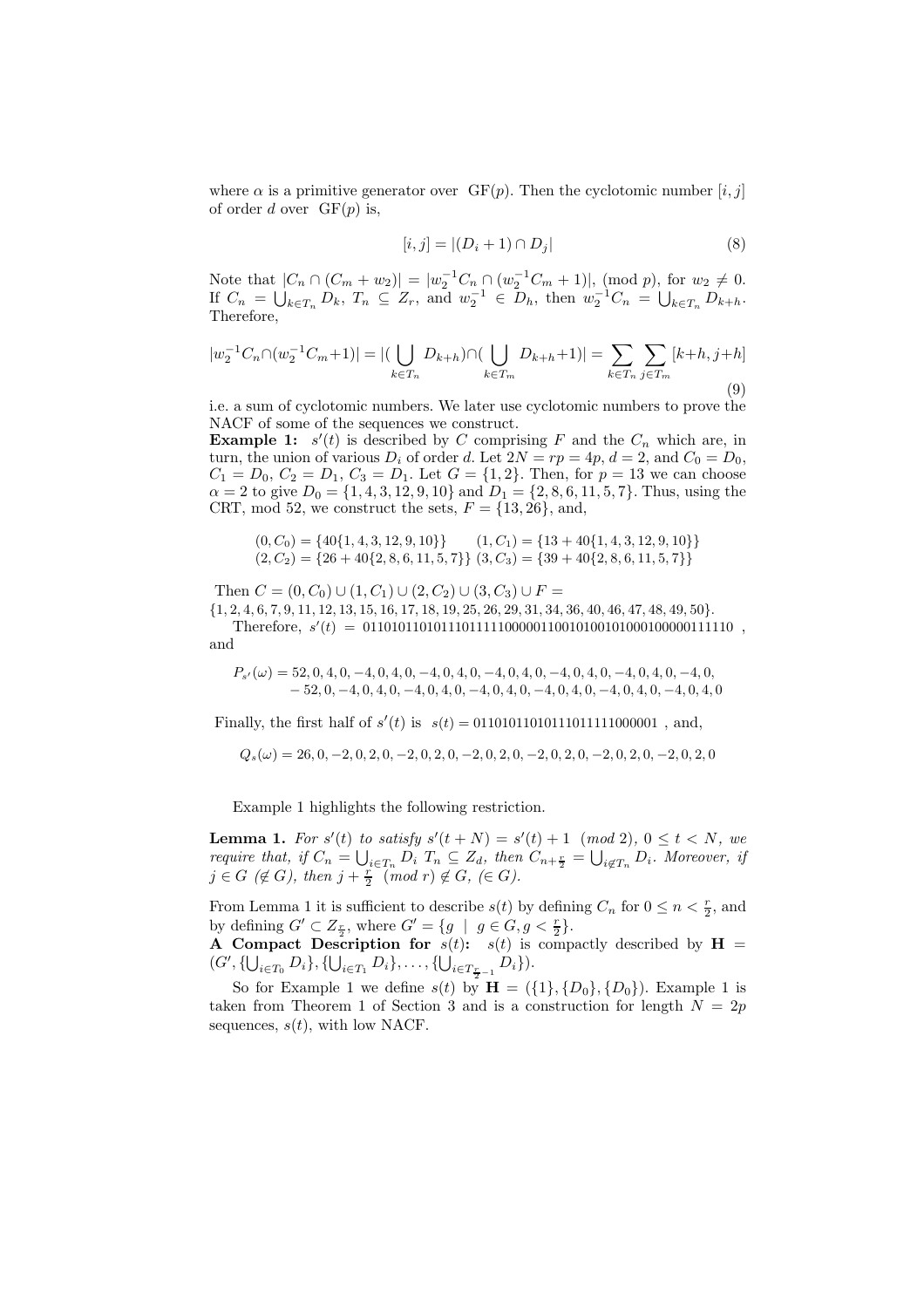### 3 Sequences with Low Negaperiodic Autocorrelation

#### 3.1 Symmetries

Two length K sequences,  $u(t)$  and  $v(t)$  are called 'PACF-equivalent' ('NACFequivalent') if they have the same distribution of PACF (NACF) magnitudes, and there exist well-defined operations that take  $u(t)$  to and from  $v(t)$ . Such operations are called PACF-equivalent (NACF-equivalent) operations. Before presenting the constructions we first mention some PACF-equivalent operations on  $s'(t)$ . These translate into NACF-equivalent operations on  $s(t)$ .

| PACF-equivalent operation on $s'(t)$ NACF-equivalent operation on $s(t)$ |                         |                            |
|--------------------------------------------------------------------------|-------------------------|----------------------------|
|                                                                          |                         |                            |
|                                                                          | Cyclic Shift of $s'(t)$ | Negacyclic Shift of $s(t)$ |
| Reversal of $s'(t)$<br>Reversal of $s(t)$                                |                         |                            |
| Negation of $s'(t)$<br>Negation of $s(t)$                                |                         |                            |

The following theorems and conjectures only present constructions for NACFinequivalent sequences,  $s(t)$ , and proofs of Theorems 1 and 2 are given at the end of this section.

**Theorem 1.** Let  $p = 4f + 1$  be prime and  $d = 2$ . The length  $N = 2p$  sequence  $s(t)$  has conjectured optimal three-valued out-of-phase negaperiodic autocorrelation,  $\{-2,0,2\}$ , if  $\mathbf{H} = (\{1\}, \{D_0\}, \{D_0\})$ .

**Theorem 2.** Let  $p = 4f + 3$  be prime and  $d = 2$ . The length  $N = 2p$  sequence  $s(t)$  has conjectured optimal three-valued out-of-phase negaperiodic autocorrelation,  $\{-2, 0, 2\}$ , if  $\mathbf{H} = (\{0, 1\}, \{D_0\}, \{D_0\})$  or  $\mathbf{H} = (\{-\}, \{D_0\}, \{D_0\}).$ 

In the following three Conjectures let  $\gamma = \{a, b\}\{c, d\}\{e, f\}\{g, h\}$  be short for  ${D_a \cup D_b}, {D_c \cup D_d}, {D_e \cup D_f}, {D_g \cup D_h}.$ 

Conjecture 1. Let p be a prime of the form  $(n^2+1)/2$ ,  $8|(p-1)$ , and  $d=4$ . Let  $s(t)$  be described by  $\mathbf{H} = (G', \gamma)$ . Then, for a given  $\gamma$  chosen from Conjecture 1 of Table 1,  $\exists \alpha$  and  $\alpha^{-1}$  such that the length  $N = 4p$  sequence  $s(t)$  has nearoptimal five-valued out-of-phase negaperiodic autocorrelation  $\{-4, -2, 0, 2, 4\}$  or  $\{-18, -4, 0, 4, 18\}$ , respectively, independent of choice of  $G'$ .

Table 1.  $G'$  and  $\gamma$  Values for Conjectures 1 and 2

 ${0, 1}$ {0, 1}  $\{0, 1\}$ {0, 1}{0, 1}  ${1, 2}{1, 2}$  ${1, 2}$ {1, 2}

| Conjecture 2                                                                              |
|-------------------------------------------------------------------------------------------|
| G'                                                                                        |
| $\{0,3\}\{1,2\}\{0,1\}\{0,1\}$<br>$\{0,3\}\{1,2\}\{0,1\}\$<br>$\{0\}$                     |
| ${0, 1, 2}$ {1, 2} {0, 3} {0, 1} {0, 1}<br>${1,2}$ {0,3}{0,1}{<br>$\{1\}$                 |
| $\{0,2,3\}$ $\{2,3\}$ $\{0,1\}$ $\{1,2\}$<br>${3} \{2,3\} \{0,1\} \{1,2\} \{1,2\}$        |
| $\{1,2,3\}$ {0, 1} {2, 3} {1, 2} {<br>$\{0,1,3\}$ $\{0,1\}$ $\{2,3\}$ $\{1,2\}$ $\{1,2\}$ |
|                                                                                           |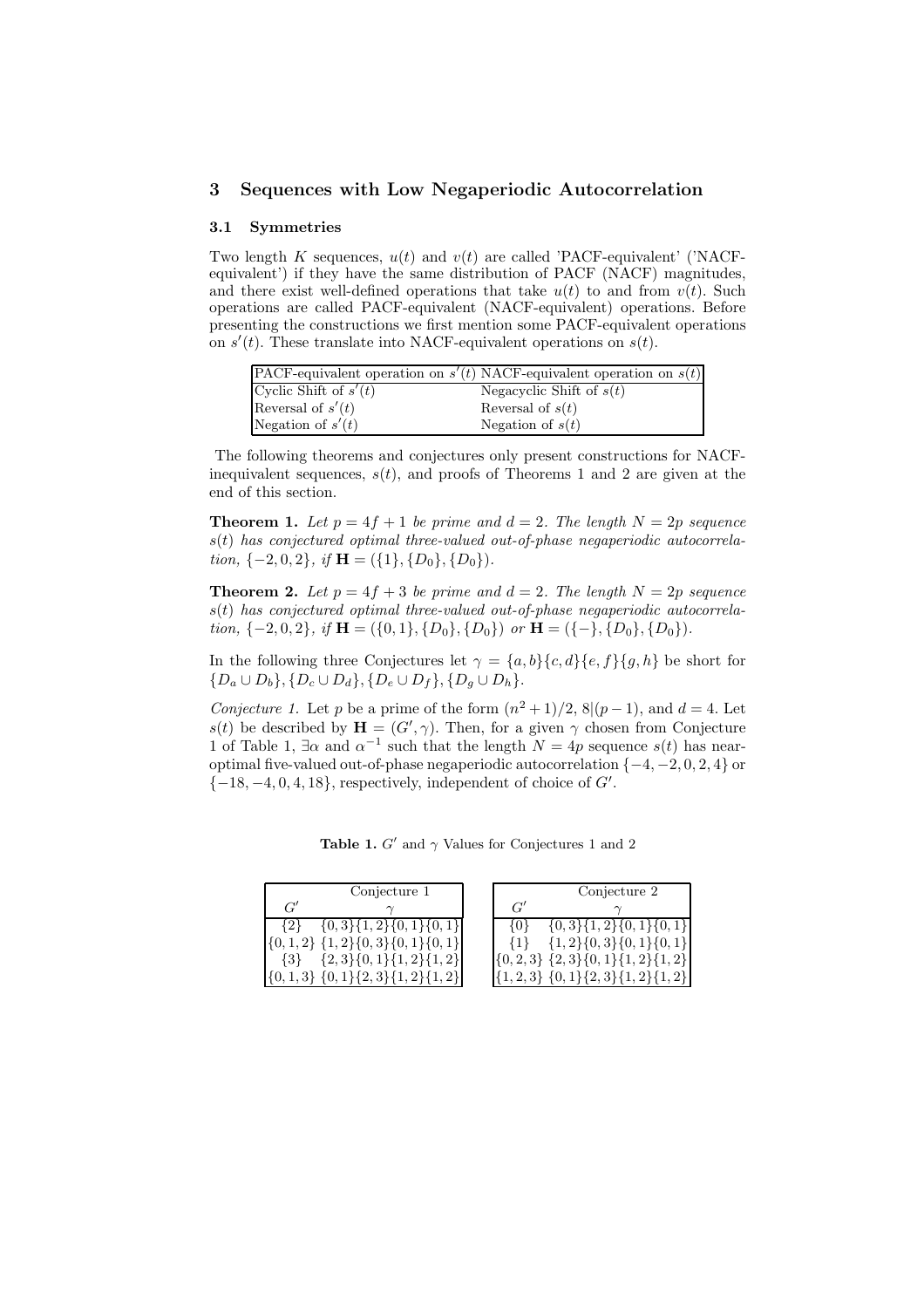Conjecture 2. Let p be a prime of the form  $(n^2 + 1)/2$ , 8  $/(p - 1)$ , and  $d = 4$ . Let  $s(t)$  be described by  $\mathbf{H} = (G', \gamma)$ . Then, for a given  $\gamma$  chosen from conjecture 2 of Table 1,  $\exists \alpha$  and  $\alpha^{-1}$  such that the length  $N = 4p$  sequence  $s(t)$  has nearoptimal five-valued out-of-phase negaperiodic autocorrelation {−4, −2, 0, 2, 4} or  $\{-22, -4, 0, 4, 22\}$ , respectively, independent of choice of  $G'$ .

Conjecture 3. Let p be a prime of the form  $n^2 + 4$ , and  $d = 4$ . Let  $s(t)$  be described by  $\mathbf{H} = (G', \gamma)$ . Then, for a given  $\gamma$  chosen from the left-hand (righthand) side of Table 2,  $\exists \alpha$  and  $\alpha^{-1}$  such that the length  $N = 4p$  sequence  $s(t)$  of H has near-optimal five and seven-valued out-of-phase negaperiodic autocorrelation  $\{-4, -2, 0, 2, 4\}$  or  $\{-12, -4, -2, 0, 2, 4, 12\}$ , respectively, for the single choice of  $G'$  from the left-hand (right-hand) side of Table 2.

Table 2.  $G'$  and  $\gamma$  Values for Conjecture 3

| $\perp G'$ |                                                                                 | G' |                                |
|------------|---------------------------------------------------------------------------------|----|--------------------------------|
|            | $\{\{0, 1\}\}\{0, 2\}\{0, 1\}\{0, 1\}\{0, 3\}\{0, 1\}\{0, 2\}\{0, 2\}\{0, 1\}\$ |    |                                |
|            | ${0,2}{1,3}{0,1}{0,1}$                                                          |    | $\{0,1\}\{1,3\}\{1,3\}\{0,1\}$ |
|            | ${1,3}{0,2}{1,2}{1,2}$                                                          |    | ${1,2}{0,2}{0,2}{1,2}$         |
|            | $\{0,2\}\{1,3\}\{1,2\}\{1,2\}$                                                  |    | ${1,2}{1,3}{1,3}{1,3}{1,2}$    |

Example 2: A representative sequence of Conjecture 3 is  $H = (\{0, 3\}, \{D_0, D_1\}, \{D_0, D_2\}, \{D_0, D_2\}, \{D_0, D_1\})$ . Then  $C = \{(0,0) \cup (3,0) \cup (5,0) \cup (6,0) \cup (0,C_0) \cup (1,C_1) \cup (2,C_2) \cup (3,C_3) \cup (4,C_4) \cup$  $(5, C_5) \cup (6, C_6) \cup (7, C_7)$ , where

|  | $C_0 = \{D_0 \cup D_1\}, \quad C_1 = \{D_0 \cup D_2\}, \quad C_2 = \{D_0 \cup D_2\}, \quad C_3 = \{D_0 \cup D_1\}$ |  |
|--|--------------------------------------------------------------------------------------------------------------------|--|
|  | $C_4 = \{D_2 \cup D_3\}, \quad C_5 = \{D_1 \cup D_3\}, \quad C_6 = \{D_1 \cup D_3\}, \quad C_7 = \{D_2 \cup D_3\}$ |  |

Let  $p = 29$  and  $d = 4$ . Using  $\alpha = 2$  as a primitive generator, mod 29,  $D_0 =$  $\{1, 16, 24, 7, 25, 23, 20\}, D_1 = \{2, 3, 19, 14, 21, 17, 11\}, D_2 = \{4, 6, 9, 28, 13, 5, 22\},$  $D_3 = \{8, 12, 18, 27, 26, 10, 15\}$ . Using the CRT,

 $(0, C_0) = 88\{1, 16, 24, 7, 25, 23, 20, 2, 3, 19, 14, 21, 17, 11\}$  (mod 232)  $(1, C_1) = 145 + 88\{1, 16, 24, 7, 25, 23, 20, 4, 6, 9, 28, 13, 5, 22\}$  (mod 232) . . . etc

Similarly,  $F = \{0, 203, 29, 174\}$ Therefore, s(t) = 1101100001011011100101001100110011100101101110111100000101 0101010100111110111100011111001000100100001110100100001000 and the NACF of  $s(t)$  is,  $116, 2, 0, 2, -4, -2, 0, 2, 4, 2, 0, 2, -4, -2, 0, -2, 4, -2, 0, 2, -4, 2, 0, 2, 4, 2, \ldots$  etc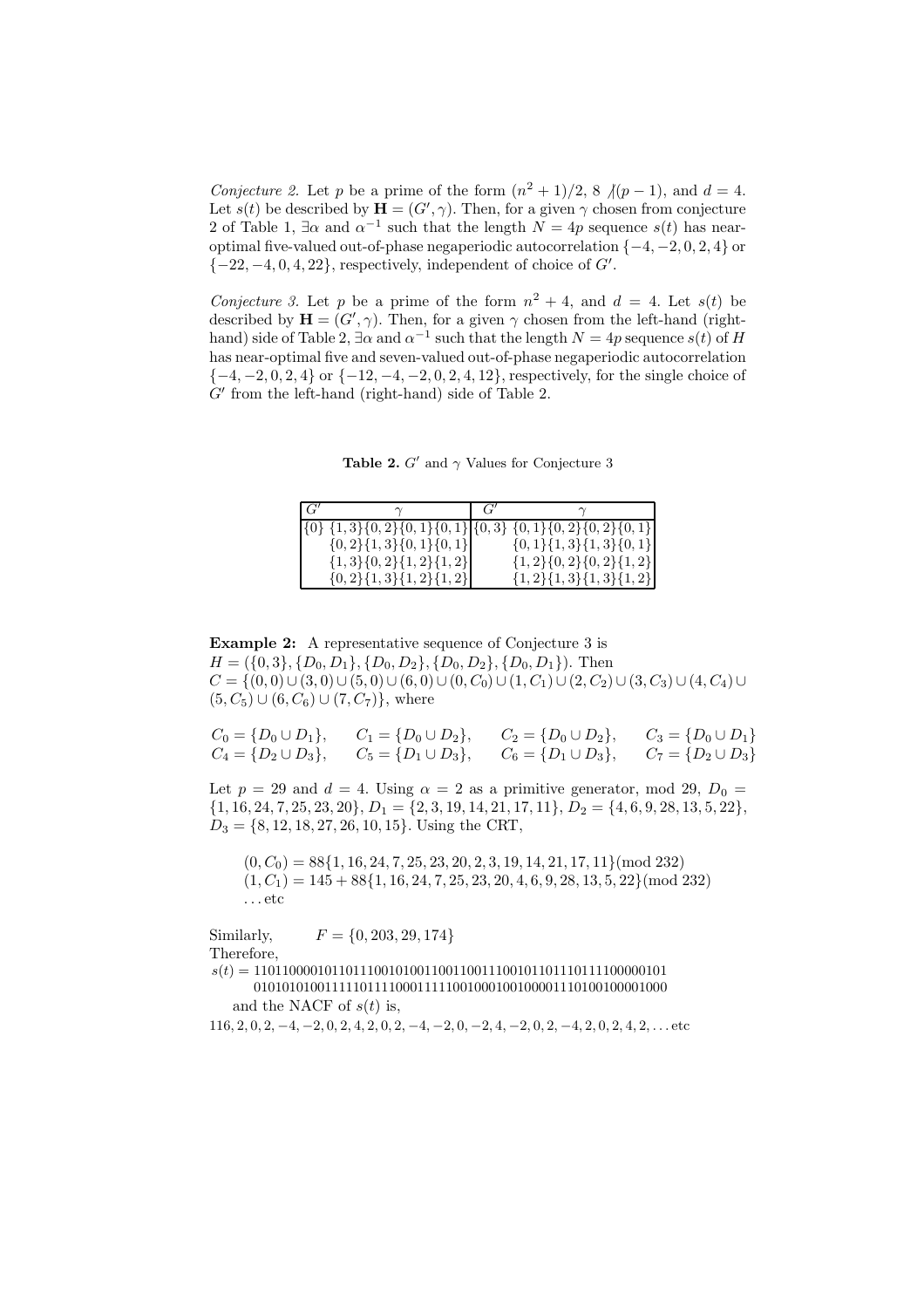*Proof.* (of Theorem 1). We wish to compute  $d_C(w_1, w_2)$  by evaluating (7) using (8) and (9). For  $p = 4f + 1$ ,  $w_2^{-1} \in D_h$  implies  $\pm w_2 \in D_{h+1 \text{(mod 2)}}$ , and we need this for the last three terms of (7). The cyclotomic numbers of order  $d = 2$  for  $p = 4f + 1$  are  $[0, 0] = \frac{p-5}{4}$ ,  $[0, 1] = [1, 0] = [1, 1] = \frac{p-1}{4}$ . We have  $C_0 = C_1 = D_0$ ,  $C_2 = C_3 = D_1$ ,  $G = \{(1,0), (2,0)\}.$  Therefore,

$$
d_C(0,0) = |C| = 2(p-1) + 2 = 2p
$$
  
\n
$$
d_C(1,0) = |C_0 \cap C_3| + |C_1 \cap C_0| + |C_2 \cap C_1| + |C_3 \cap C_2| + |G \cap (G + (1,0))|
$$
  
\n
$$
= |D_0| + |D_1| + 1 = p
$$
  
\n
$$
d_C(2,0) = 2(|C_0 \cap C_2| + |C_1 \cap C_3|) + |G \cap (G + (2,0))| = 0 + 0 = 0
$$
  
\n
$$
d_C(3,0) = d_C(1,0) = p \quad \text{(using } d_C(-w_1, -w_2) = d_C(w_1, w_2))
$$
  
\n
$$
d_C(0,w_2) = \sum_{n=0}^{r-1} |C_n \cap (C_n + w_2)| + \sum_{k=0}^{r-1} |G \cap (k, C_k + w_2)|
$$
  
\n
$$
+ \sum_{k=0}^{r-1} |(k, C_k) \cap (G + (0, w_2))|
$$
  
\n
$$
= [0,0] + [0,0] + [1,1] + [1,1]
$$
  
\n
$$
+ |\{(1,0), (2,0)\} \cap \{(1, C_1 + w_2) \cup (2, C_2 + w_2)\}|
$$
  
\n
$$
+ |\{(1, C_1) \cup (2, C_2)\} \cap \{(1, w_2), (2, w_2)\}| = p - 3 + 1 + 1 = p - 1,
$$
  
\nfor  $w_2^{-1} \in D_0$ , or  $w_2^{-1} \in D_1$   
\n
$$
d_C(1, w_2) = \sum_{n=0}^{r-1} |C_n \cap (C_{n-1} + w_2)| + \sum_{k=0}^{r-1} |G \cap (k + 1, C_k + w_2)|
$$
  
\n
$$
+ \sum_{k=0}^{r-1} |(k, C_k) \cap (G + (1, w_2))|
$$
  
\n
$$
= [0, 1] + [0, 0] + [1, 0] + [1, 1]
$$
  
\n
$$
+ |\{(1, 0), (2, 0)\} \cap
$$

Substituting  $d_C(w_1, w_2)$  back into (6) gives the PACF distribution  $\{0, 4, -4, N\}$  for  $s'(t)$ , implying an NACF distribution  $\{0, 2, -2\}$  for  $s(t)$ . □

*Proof.* (of Theorem 2) The proof is identical to that of Theorem 1, except that, for  $p =$  $4f+3$ ,  $w_2^{-1} \in D_h$  implies  $w_2 \in D_{h+1 \text{ (mod } 2)}$ , and  $-w_2 \in D_h$ . Moreover, the cyclotomic numbers of order  $d = 2$  for  $p = 4f + 3$  are  $[0, 1] = \frac{p+1}{4}$ ,  $[0, 0] = [1, 0] = [1, 1] = \frac{p-3}{4}$ .  $\Box$ 

Conjectures 1 - 3 will hopefully be proved in a similar way to the above, but now cyclotomic numbers of order 4 are required.

#### 4 Asymptotic Merit Factors

By computation, using (5), the constructions of Theorems 1 and 2 give sequences, s(t), with Merit Factor (MF)  $M_s \to 6.0$  as  $N \to \infty$ . Figs 1 and 2 plot MF for increasing prime values,  $p$ , for the constructions of Theorems 1 and 2. Very good MFs occur for no negacyclic shift, but Fig 3 presents the best MF over all negacyclic shifts. The highest MF sometimes occurs for a non-zero negacyclic shift. The asymptote of  $M_s = 6.0$  is the best known for an infinite construction class of binary sequences [7, 8], where cyclically-shifted Legendre and Modified-Jacobi sequences also attain this maximum. <sup>4</sup>. Unlike Legendre and Modified-Jacobi sequences, no final shift of the constructed sequences is required to obtain

<sup>&</sup>lt;sup>4</sup> The constructions of [1] appear to asymptote to  $M_s = 1.5$  or  $M_s = 3.0$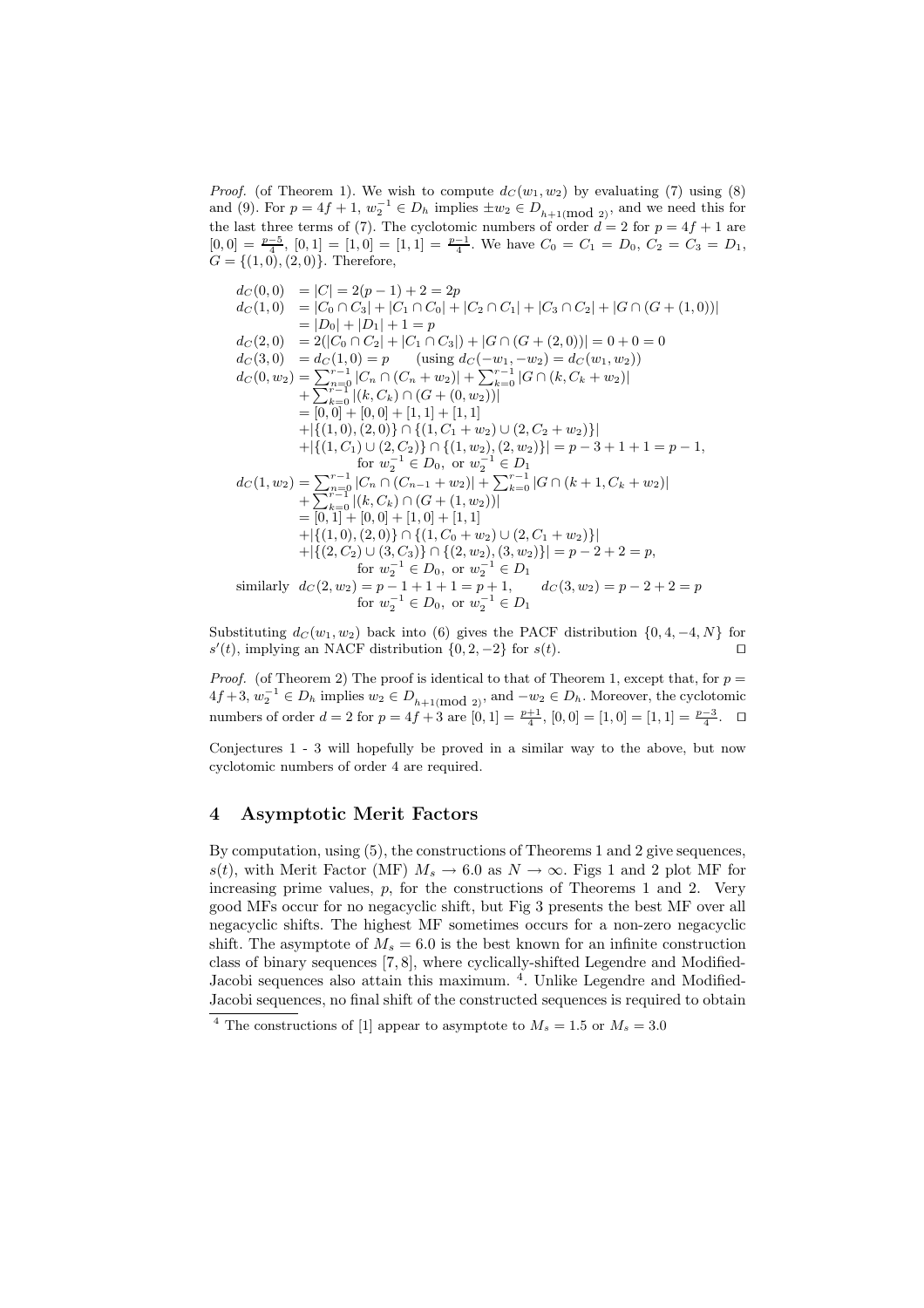

Fig. 1. NegaPeriodic Construction, Theorem 1,  $p = 4f + 1$ 



Fig. 2. NegaPeriodic Construction, Theorem 2,  $p = 4f + 3$ 

the asymptote of 6.0. Lemma 3 of the next section shows that the constructions of Theorems 1 and 2 are closely related to Legendre sequences.

# 5 Mappings Between Periodic and Negaperiodic Autocorrelation

Although the sequence constructions of this paper are new, we also highlight further symmetries that trivially relate PACF and/or NACF coefficient distributions of binary sequences  $s(t)$  and  $e(t)$ , where s and e are not necessarily the same length.

**Lemma 2.** Let  $e(t) = s(t) + t \pmod{2}$ , where  $s(t)$  and  $e(t)$  are binary sequences of length K. Then,

$$
Q_e(\omega) = (-1)^{\omega} P_s(\omega)
$$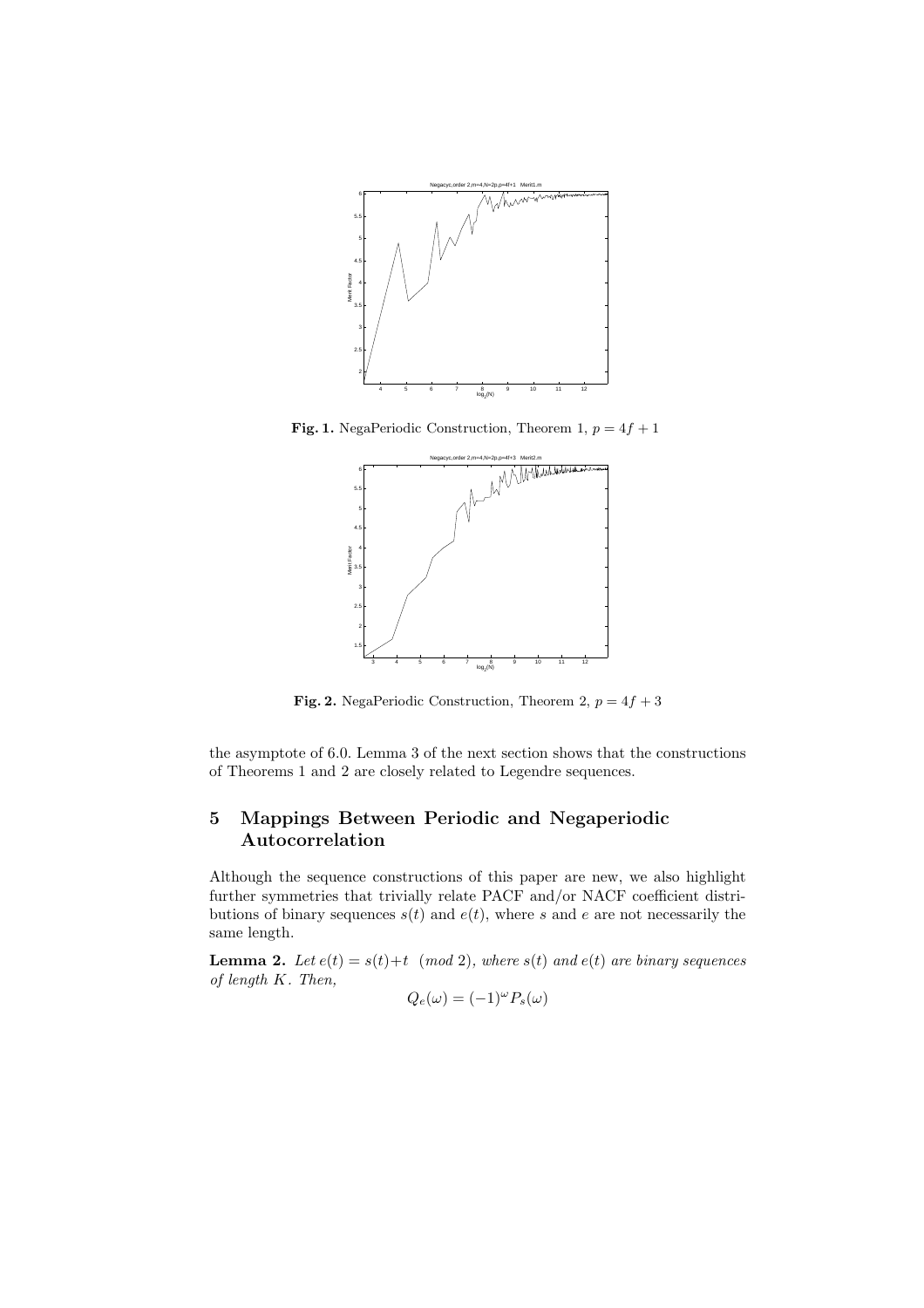

Fig. 3. NegaPeriodic Constructions,  $p = 4f + 1$ , Theorem 1 (lh),  $p = 4f + 3$  Theorem 2 (rh), Best Negacyclic Shift

*Proof.* Direct inspection, or by examination of the  $2K$ -point Discrete Fourier Transform (DFT) of  $s(t)$  and  $e(t)$ .

**Lemma 3.** Let  $e(t) = s(t \pmod{K})$ ,  $t = 0, 3 \pmod{4}$ ,  $e(t) = s(t \pmod{K})$  + 1 (mod 2),  $t = 1, 2 \pmod{4}$ , where  $s(t)$  and  $e(t)$  are binary sequences of length K and  $2K$ , respectively, K odd, and  $0 \le t < 2K$ . Then,

$$
Q_e(\omega) = 0 \qquad \omega \text{ odd}
$$
  

$$
Q_e(\omega) = (-1)^{\frac{\omega}{2}} 2P_s(\omega \pmod{K}) \omega \text{ even}, \qquad 0 \le \omega < 2K
$$

*Proof.* Direct inspection or by examination of  $K$  and  $2K$ -point DFTs of s and e, respectively.  $\Box$ 

**Example 3:** Consider the negated Legendre sequence of length  $K = 13$ ,  $s(t) =$ 1101100001101. This sequence has PACF

 $P_s(\omega) = 13, 1, -3, 1, 1, -3, -3, -3, -3, 1, 1, -3, 1$ .  $e(t)$  is of length  $2K = 26$  and is given by,

e(t) = 11011000011011101100001101 + 01100110011001100110011001 (mod 2)  $= 10111110000010001010010100$ 

and  $e(t)$  has NACF,

 $Q_e(\omega) = 26, 0, -6, 0, -2, 0, -6, 0, 6, 0, 2, 0, -2, 0, 2, 0, -2, 0, -6, 0, 6, 0, 2, 0, 6, 0$ 

 $e(t)$  is identical to  $s'(t)$  of Example 1 apart from the first bit. In general, an equivalent construction to that of Theorems 1 and 2 for  $K = p$  is to make  $s(t)$ a negated Legendre sequence, apply Lemma 3, then flip bit  $0$  or bit  $K$ .

**Lemma 4.** Let  $e(t) = s(t \pmod{K}$ , 4  $\#$ ,  $e(t) = s(t \pmod{K}) + 1 \pmod{2}$ ,  $4|t$ , where  $s(t)$  and  $e(t)$  are binary sequences of length K and  $4K$ , respectively, K odd. Then,

$$
Q_e(\omega) = 0
$$
  
\n
$$
Q_e(\omega) = 4P_s(\omega \pmod{K}) 4|\omega, \qquad 0 \le \omega < 4K
$$